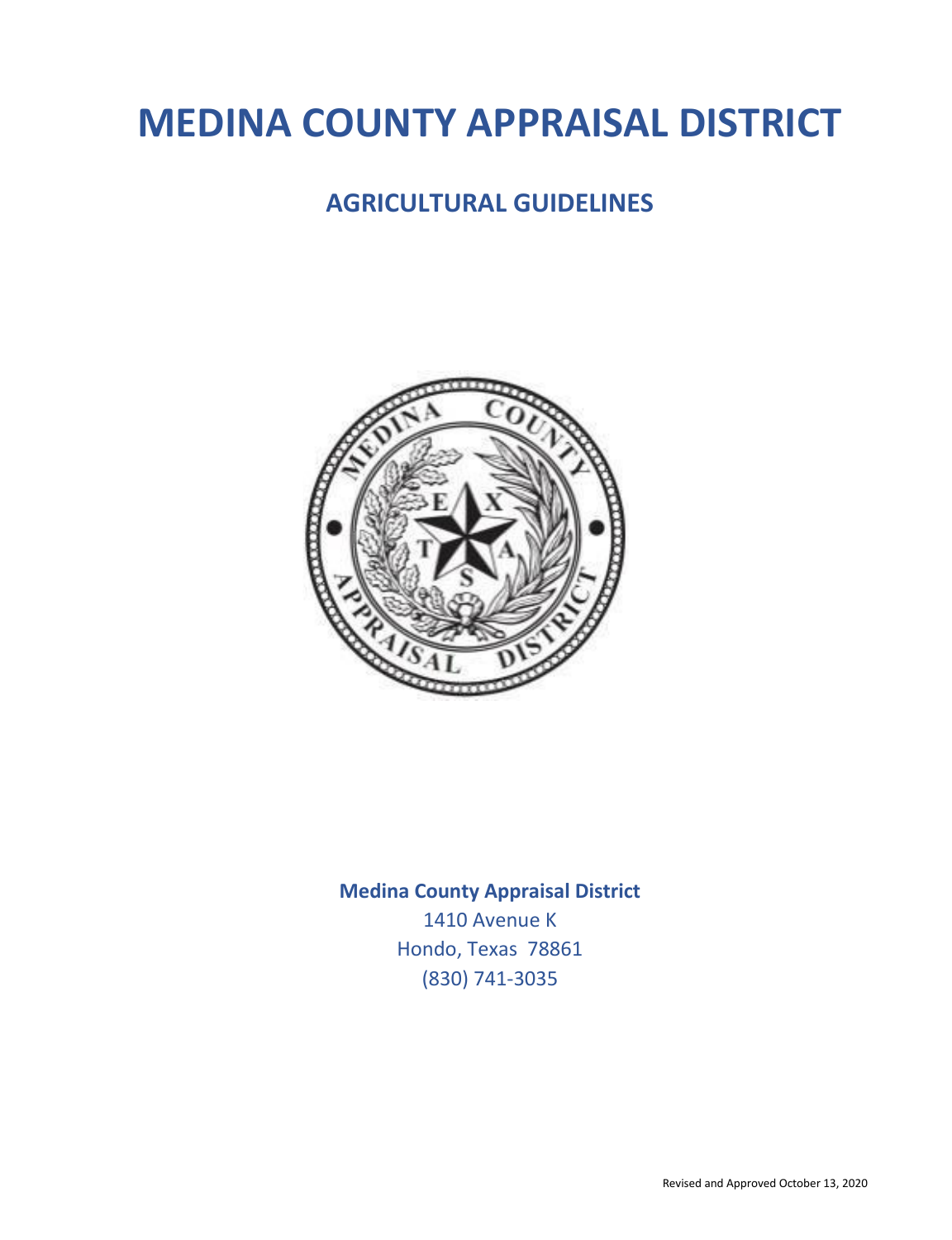## **AGRICULTURAL GUIDELINES**

### **Table of Contents**

| Introduction                                         |    |  |
|------------------------------------------------------|----|--|
| Application                                          |    |  |
| <b>Qualification of Land</b>                         | 4  |  |
| Minimum Acreage                                      | 4  |  |
| <b>Tests</b>                                         | 5  |  |
| <b>Principal Use</b>                                 | 5  |  |
| <b>Historical Use</b>                                | 5  |  |
| <b>Current Use</b>                                   | 5  |  |
| Intensity of Use                                     | 6  |  |
| <b>Types of Agricultural Operations</b>              | 6  |  |
| Livestock and Exotic Operations                      | 6  |  |
| Cow/Calf                                             | 6  |  |
| Stocker/Feeder Calf                                  | 6  |  |
| Sheep                                                | 6  |  |
| Goat                                                 | 7  |  |
| Horse                                                | 7  |  |
| Cropland                                             | 7  |  |
| Hayland                                              | 8  |  |
| Orchard and Vineyard                                 | 8  |  |
| <b>Truck Farming</b>                                 | 8  |  |
| <b>Exotics</b>                                       | 9  |  |
| <b>Field Inspections</b>                             | 9  |  |
| Land Leases                                          | 9  |  |
| Beekeeping                                           |    |  |
| <b>Wildlife Management</b>                           |    |  |
| <b>Ecological Laboratory</b>                         |    |  |
| <b>Governmental Programs</b>                         |    |  |
| 1-d-1 Rollback Tax Penalty                           |    |  |
| Definitions                                          |    |  |
| Animal Unit Equivalent Chart, Domestic Livestock     | 14 |  |
| <b>Stocking Rate Chart</b>                           | 14 |  |
| Animal Unit Equivalent Chart, Native/Exotic Wildlife |    |  |
| <b>Frequently Asked Questions</b>                    |    |  |
| <b>Frequently Made Mistakes</b>                      | 18 |  |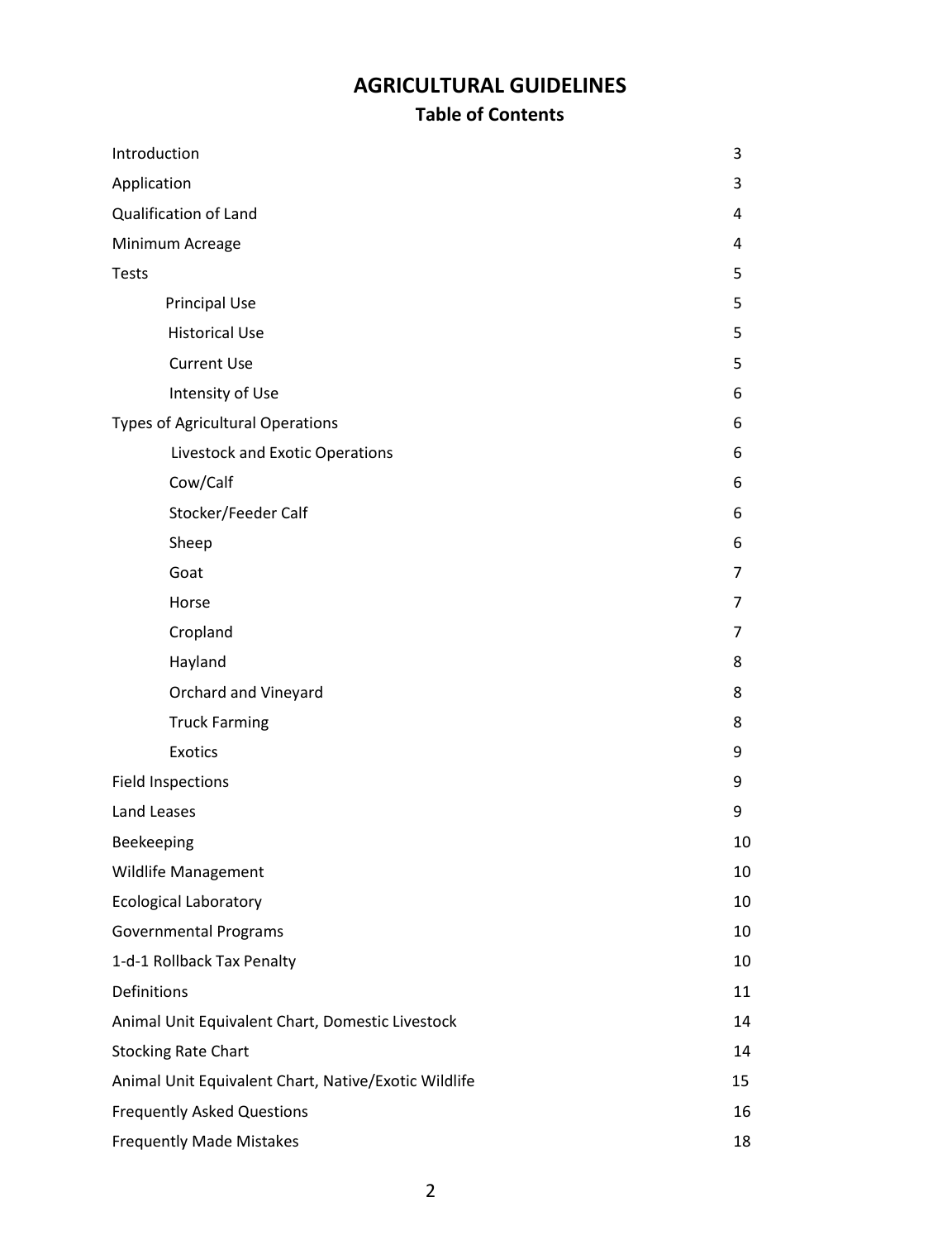#### **Introduction**

In 1966, voters approved the first agricultural appraisal law for ad valorem taxes in the State of Texas. This first law, known as 1-d, intended to protect the family farm from being taxed out of existence as Texas became more and more urbanized and market prices of agricultural land skyrocketed. Section 1-d is very restrictive, as it applies only to land owned by families or individuals. Under 1-d, agriculture must be the owner's primary occupation and primary source of income.

As Texas became more urbanized, and the number of agriculture producers began to drop, a new section was added to the law by voters in 1978. The constitution was amended to allow a second, and more liberal, agriculture appraisal law, known as open-space or 1-d-1. Section 1-d-1 substantially expanded eligibility for productivity appraisal by individuals and corporations. Income and occupation do not apply under 1-d-1. In 1996, Wildlife Management was added as a subsection of 1-d-1, to include the management of native indigenous species as a qualification of productivity value.

The following is a set of guidelines that explain qualifications for agricultural productivity valuation under 1-d-1 agricultural use for Medina County Appraisal District (MCAD). Due to the many different types of agricultural operations, only the most common in the area will be covered in this guideline. Unique or "fad" agricultural operations will be considered on a caseby-case basis.

It should be noted that these guidelines are to be used as a general guide for qualifying agricultural land. Exceptions to the rule will be handled on a case-by-case basis.

#### **Application**

A property owner must file an Application for 1-d-1 (Open-Space) Agricultural Appraisal between January 1<sup>st</sup> and April 30<sup>th</sup> of the tax year. If April 30<sup>th</sup> falls on a weekend or a holiday, the next working day is the deadline. The postmark is considered to be the delivery date. The Chief Appraiser may extend the deadline, for good cause, for not more than sixty (60) days, if the request is received in writing before the deadline, Texas Property Tax Code (TPTC) 23.54(d).

Applications received after the deadline will be accepted if filed before approval of the appraisal records by the appraisal review board, TPTC 23.541(a). If appraisal is approved when the application is filed late, the owner is liable for a penalty of 10 percent (10%) of the difference between the amount of tax imposed on the property and the amount that would be imposed if the property were taxed at market value TPTC 23.541(b). **If a person fails to file a valid application on time, the land is ineligible for appraisal for that year,** TPTC 23.54(e)**.**

Once an application for 1-d-1 is filed and approved, a landowner is not required to file again, if the land qualifies, unless:

- the Chief Appraiser requests a new application
- there is a change in size of the land from the original application
- there is a recorded name change in the deed records
- there is a change of ownership
- there is change in use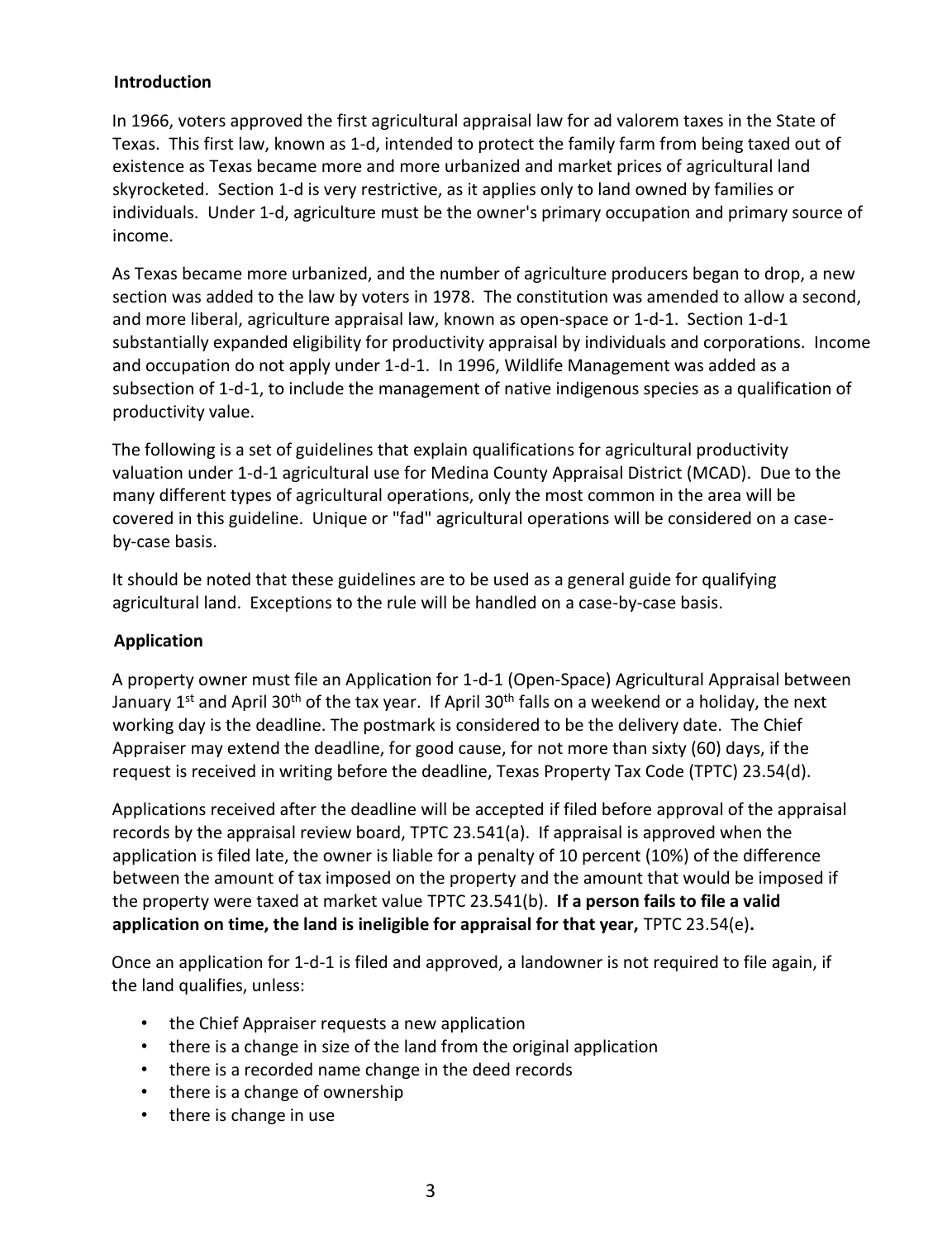#### **Qualification of Land**

To qualify land for agricultural appraisal, the property owner must show the Chief Appraiser that his/her land meets the standards. To do so, the property owner must apply and must give the Chief Appraiser all the information needed to determine whether the land qualifies. **The burden of proof is the responsibility of the property owner.** The property owner must also inform the Chief Appraiser of any changes in the status of his/her land.

Land will not qualify simply because it is rural or has some connection with agriculture. Neither will it qualify because it is open land that has no other possible use. **The law does not guarantee a tax break for everyone who owns acreage.** Casual or "token" uses such as home vegetable gardens; keeping two or three pleasure horses for personal use; or raising a steer, goat, or sheep for FFA and 4H projects do not constitute agricultural use for property tax purposes

The land beneath farm buildings and other agricultural improvements qualifies for the special appraisal due to its use in connection with the agricultural process. Agricultural improvements are taxed at market value. Residential structures and the land beneath them do not qualify for special appraisal. Land and structures used as a primary residence may qualify for a homestead exemption. MCAD generally reserves one acre for these types of improvements.

If the land is located within the boundaries of a town or city, one of the following requirements must be met, in addition to the normal requirements: the city must not provide the land with general services in comparison to those in other parts of the city having similar features and population and/or must have been devoted principally to agricultural use continuously for the preceding five years.

#### **Minimum Acreage**

Properties less than ten (10) acres will generally not qualify for the special use valuation. Consideration will be given to parcels less than ten (10) acres that are in operation with an adjoining parcel, if all the following requirements are met:

- the agricultural use and the operator of both parcels are the same
- when adding the total acreage of the two parcels together, the total acreage devoted to agricultural use must be at least ten (10) acres
- all other requirements of these guidelines are met
- properties that qualify under this exception may be asked to reapply annually

Consideration will be given to parcels less than ten (10) acres that are being used for intensive type agricultural operations, such as plant nurseries, vegetable truck farms, beekeeping, orchards, vineyards, and poultry operations. Other exceptions may arise and will be evaluated on a caseby-case basis by the Chief Appraiser.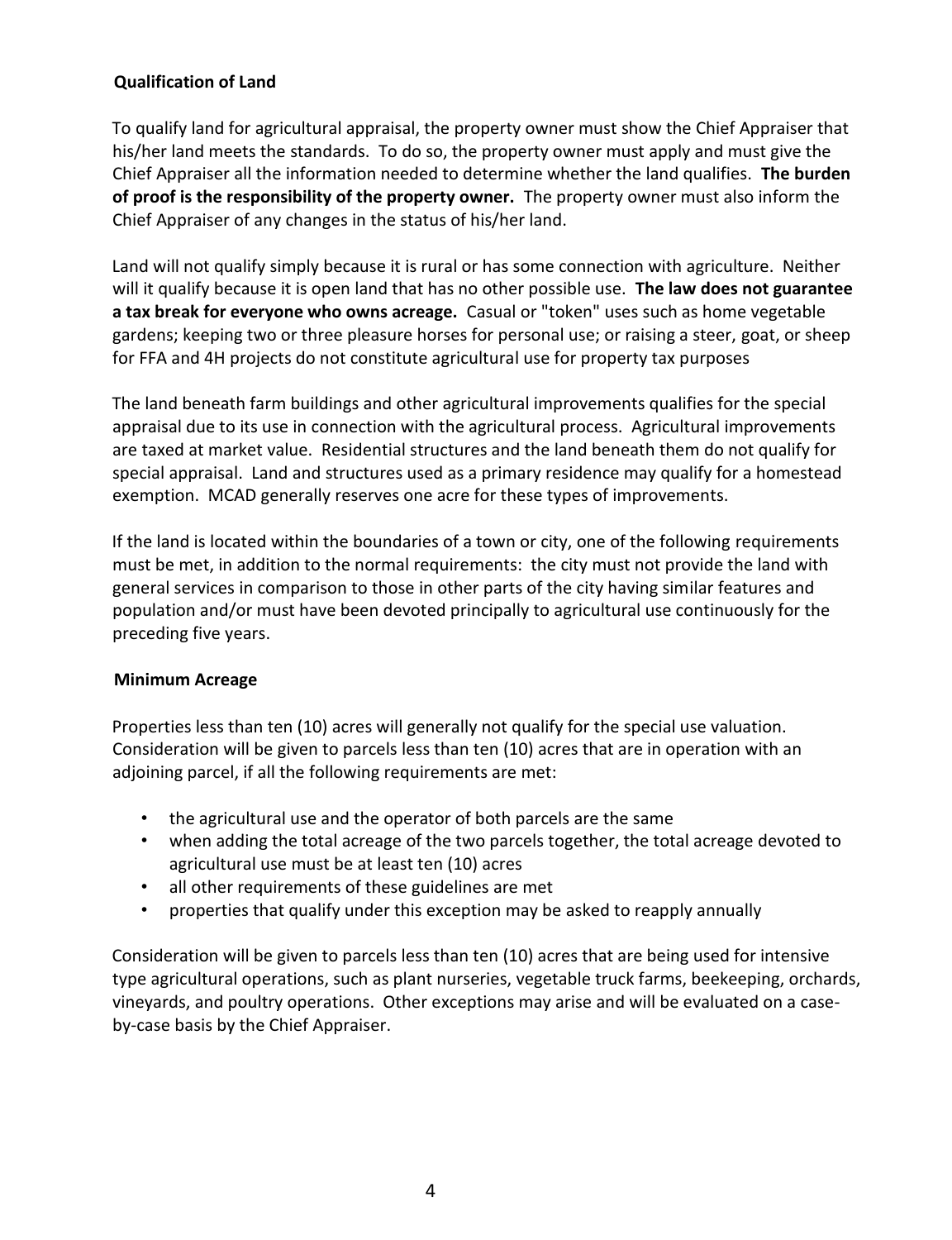#### **Tests**

In addition to having qualified land, to receive a 1-d-1 productivity use value, the agricultural operation must pass four separate tests. These include principal use, historical, use, current use, and intensity of use.

*Principal Use* – According to state law, land must be devoted principally to an agricultural use. If the land is used for more than one purpose, the most important or primary use must be agriculture. For example, pleasure gardening is not the principal use of residential land. Other uses do not prevent land from qualifying if the primary use is agriculture. For example, land used to graze cattle could also be leased for hunting. Leasing land for hunting is compatible with a primary use of land for cattle grazing. The chief appraiser must determine which use is primary. If another use replaces agriculture as the primary use of the land, then the land is no longer principally devoted to agriculture use and cannot qualify for agricultural appraisal. The Texas Property Tax Code defines agricultural use as including, but not limited to, the following activities:

- cultivating the soil, producing crops for human or animal consumption, or planting seed for the production of fibers
- cultivation and management of ornamental and flowering plants (floriculture)
- cultivation and harvesting of grapes (viticulture)
- cultivation of fruits, vegetables, flowers, herbs, nuts, or other plants (horticulture)
- raising or keeping of bees for pollination or production of human food
- raising or keeping of livestock
- raising or keeping of exotic animals for the production of tangible products having a commercial value
- planting cover crops or leaving land idle for participation in a government program or in conjunction with normal crop or livestock rotation
- management of native wildlife species

*Historical Use* – According to state law, the land must have been used for any five (5) of the preceding seven (7) years for agricultural production. If agriculture was the principal use in the preceding years, the land may qualify even if the use did not meet the degree of intensity in all or some of the years. The level or intensity of use during this time is not considered. If an owner shows the required five-year history through previous applications and supporting documentation, they would be eligible for agricultural valuation in the sixth  $(6<sup>th</sup>)$  year. When history is in doubt, the following are examples of desired documentation provided for verification:

- copies of tax records (IRS Schedule F-1040)
- livestock and/or crop sales receipts
- expense receipts
- valid current and past lease agreements
- sworn affidavits from individuals having personal knowledge of the previous use and history of the subject property

**Current Use** – The land must be in agricultural use as of January 1<sup>st</sup> of the tax year, must meet or exceed the intensity standards, and must remain in agricultural use year-round, with extremely limited exceptions. An exception would be if the area were in a state of extreme or exceptional drought. In that circumstance, each case would be reviewed individually. Agricultural use must be the principal or primary use and not a secondary use.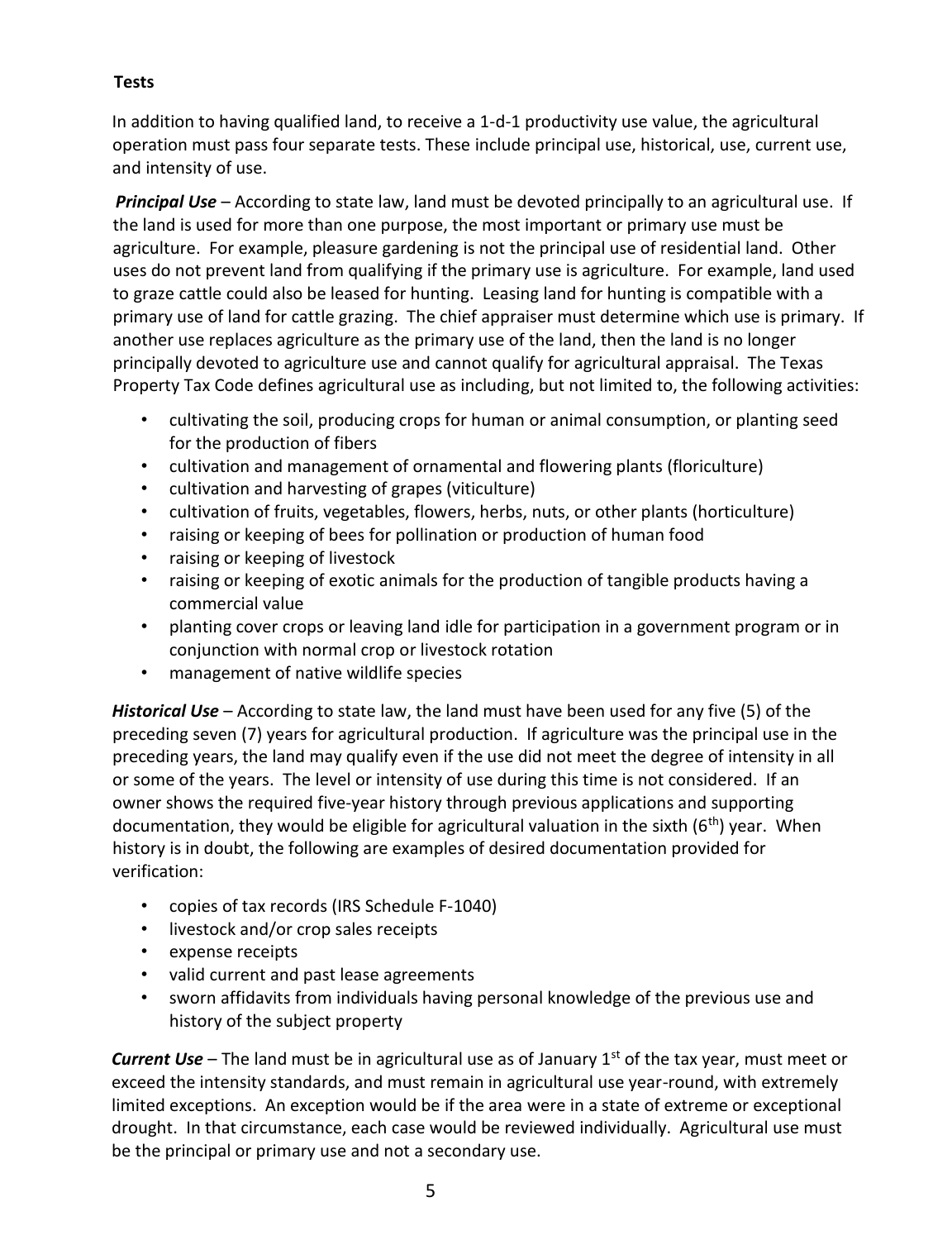*Intensity of Use* – The Chief Appraiser is required by law to develop "degree of intensity" standards for each type of agricultural operation. These standards reflect the practices that are typical for producing various kinds of crops or livestock. Degree of intensity standards will vary from one type of agricultural operation to another. In most cases, property owners must prove that they are following all the common production steps for their type of operation and contributing typical amounts of labor, management, and investment.

Once the property is in the special valuation program, it must meet the intensity standards each year, unless special circumstances arise, such as resting or drought. The degree of intensity measures what land is capable of producing under typical management. This test is intended to exclude land for special use valuation on which token agricultural uses occur to obtain tax relief. For land to qualify, the property must meet the minimum intensity standards set forth for the specific agricultural operation.

#### **Types of Agricultural Operations**

There are several types of agricultural operations in Medina County. Some of these operations include one or more type of operation. Agricultural operations include grazing operations, farming operations, orchard and vineyard operations, livestock feeding operations, exotic breeding operations, and wildlife management operations.

**Livestock and Exotic Operations** – Properties must be actively involved in standard agricultural practices. These practices include fence maintenance, providing a water source, minimum number of animal units, and marketing of livestock. Minimum animal units required for open-space valuation in Medina County is 3 animal units. Livestock should be able to survive on the forage resources with minimum damage to the forage resources. See page 14 & 15 for Animal Unit Equivalent Chart and Stocking Rate Chart.

**Cow/Calf** - This type of operation is commonly found in Medina County. The operators of cow/calf grazing operations are in the business of raising beef for sale to either processors or other operators as breeding stock. These include purebred operations as well as commercial breeders who sell calves to the local livestock market.

**Stocker/Feeder Calf** - This operation is in the business of raising beef for processors or for the feedlot. This operation involves acquiring calves at a certain weight from cow and calf operators or the livestock auction. The calves are then raised until they grow large enough for the feedlot or for slaughter; or are sold as replacement heifers. Both heifer and steer calves are found in these types of operations, with steers being the most common sex when sold for slaughter or to a feedlot.

**Sheep** - This operation is in the business of providing two products: wool and meat. The wool is produced from the fleece of the animal and the meat is either mutton or lamb. Sheep operations may be purebred or commercial in nature. A commercial operation would not require any particular breed and may be in the business of meat production only. Purebred operations are normally in the business of producing wool, meat, or animals to sell to other producers as breeding stock.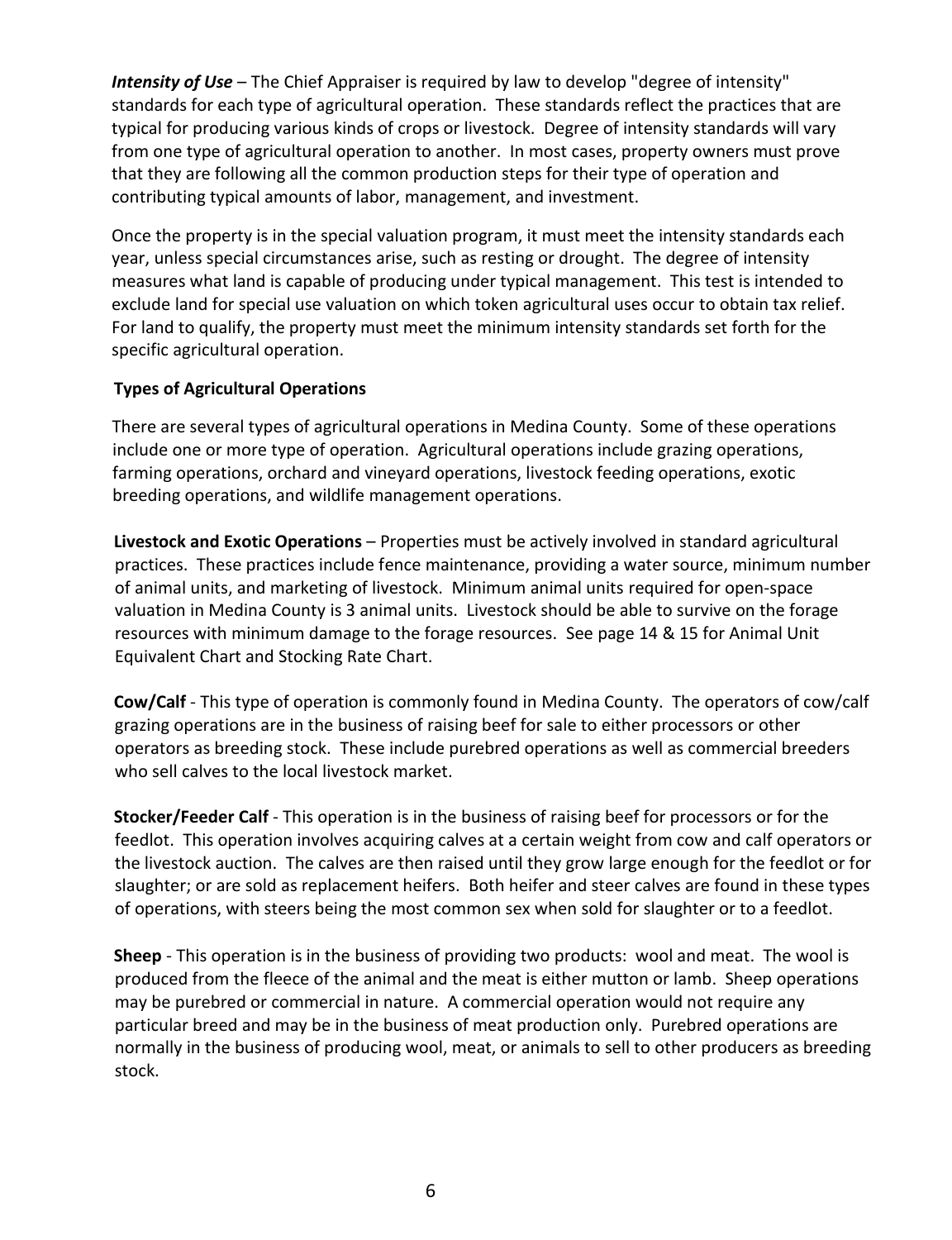**Goat** - This operation is in the business of producing primarily three products: mohair, meat, and milk. Typical mohair production is usually limited to the Angora breed, although there has been some Cashmere goat breeding in the area. The Nubian and other similar breeds are milk producers. The milk is sold for human consumption or fed to orphan animals. Most other breeds are involved in the production of meat, or "cabrito" meaning the meat from a kid goat. This breed is usually referred to as a Spanish goat. The Boer goat breed from South Africa was introduced some years ago as a meat producer and has been interbred with the Spanish and other goat breeds to increase the size of these animals. Some producers breed only purebred Boer goats for sale to other producers for breeding.

**Horse** - This type of operation is limited to breeding operations. A breeding operation involves having brood mares and either a stud (stallion) on location or using artificial insemination for breeding the mares. This type of operation may include some training of colts or fillies. The operation may involve any number of breeds. Land used primarily to keep, train, show, race, or ride horses does not qualify. Typical pastures are of the improved variety, such as Coastal Bermuda grass. Supplemental feeding is a given fact of a breeding horse operation.

#### *Typical Management Practices for Livestock*

- Fences maintained
- Continuous water supply
- Herd management
- Systematic marketing practices
- Recordkeeping (receipts for purchases and sales of livestock, breeding receipts, etc.)
- Proper land management to provide long-term forage
- Adequate animal units matching the carrying capacity of the land and typical agricultural operations

**Cropland** - The most common type of cropland operation in the county is small grain and sorghum hay. These two types of operations are usually a part of a grazing operation, but not in all cases. Row crop farming is done on a limited basis. The types of crops planted in row crop farming are usually milo and corn. Rarely, other crops such as cotton may be planted; however, these types are usually found further south. Much of the land that is not irrigated is grazed during part of the year, usually during the winter months. Small grain and sorghum hay operators will typically plant their fields on an annual basis and combine the grain or bale hay for a minimum of one cutting. Landowners should follow practices typical for their area.

#### *Typical Management Practices for Cropland*

- Removal of previous crop
- Planting
- Cultivation
- Application of herbicides and pesticides
- Fertilize according to soil test or typical for area
- Must try to harvest average county yield
- Recordkeeping (receipts for seed, chemicals, sale of crops; crop rotation schedule, etc.)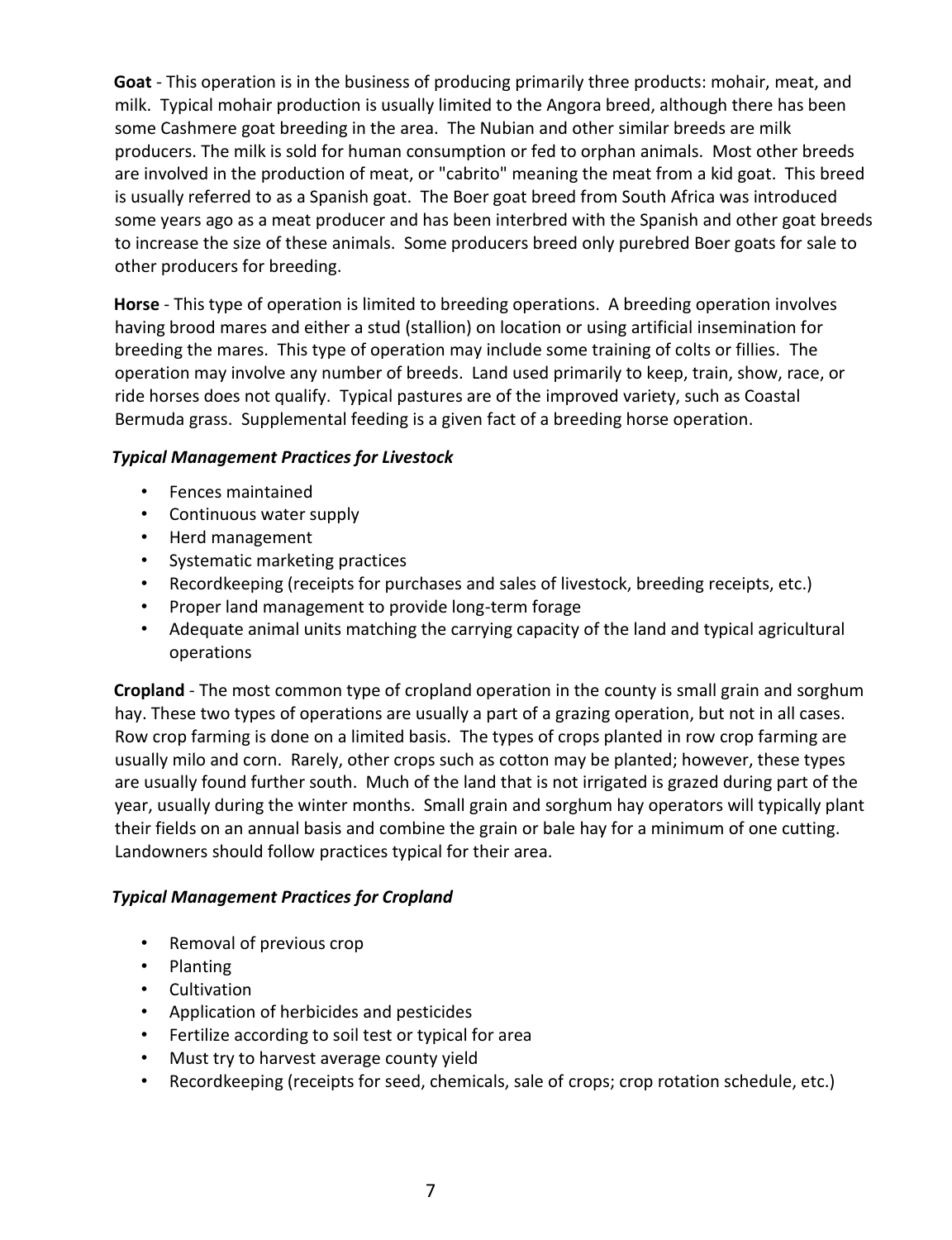**Hayland** - This is land used to grow perennial, improved grasses, which are cut and baled for livestock consumption. The most common type of grasses includes Coastal Bermuda and Klein grass. These grasses are usually baled in the spring and early summer if irrigation is not available. If the land is irrigated, it may be baled up to the fall. Landowners should follow practices typical for their area. Property cut occasionally to clear the grass/weeds will not qualify for ag use.

#### **Typical Management Practices for Hayland**

- Fertilize as typical for area
- Weeds and insects controlled
- Cut and bale with a minimum of 2 cuttings per year.
- If cut less than minimum, should be used for grazing for remaining of growing season
- Recordkeeping (receipts for seed, sprigs, sale of crops; hay rotation schedule, etc.)
- Market or used for personal livestock feed

**Orchard and Vineyard** - These operations are in the business of cultivating and growing trees and/or grapevines that produce crops of nuts and/or fruits. This type of operation can yield abundant harvest on small acreage. The orchard/vineyard must be a wholesale operation.

#### *Typical Management Practices for Orchards/Vineyards*

- Minimum density:
	- Pecan/fruit trees 14-100 trees per acre
	- Vineyard 100 vines per acre
- Recordkeeping and written production plan and
- Spraying as recommended by Texas AgriLife Extension Service
- Mechanical or chemical weed control
- Fertilization according to soil test or typical for the area
- Drip system or some other means of adequate irrigation for establishment and production of nuts/fruit/grapes
- Pruning of trees and vines
- Harvesting techniques to maximize yields for commercial sales home use does not qualify

**Truck Farming Operations** - This type of operation is in the business of cultivating the soil for the planting and production of vegetables. Truck farming depends on a good source of water for irrigation purposes and will utilize some type of irrigation system. There are some types of crops, such as okra, that do well in dry land areas and may not require irrigation, so each operation should be considered separately. Examples of crops grown in truck farming operations include tomatoes, squash, potatoes, peppers, carrots, and other types of vegetables.

#### *Typical Management for Truck Farming*

- Site preparation
- Erosion control
- Pest/fungus control
- Recordkeeping and marketing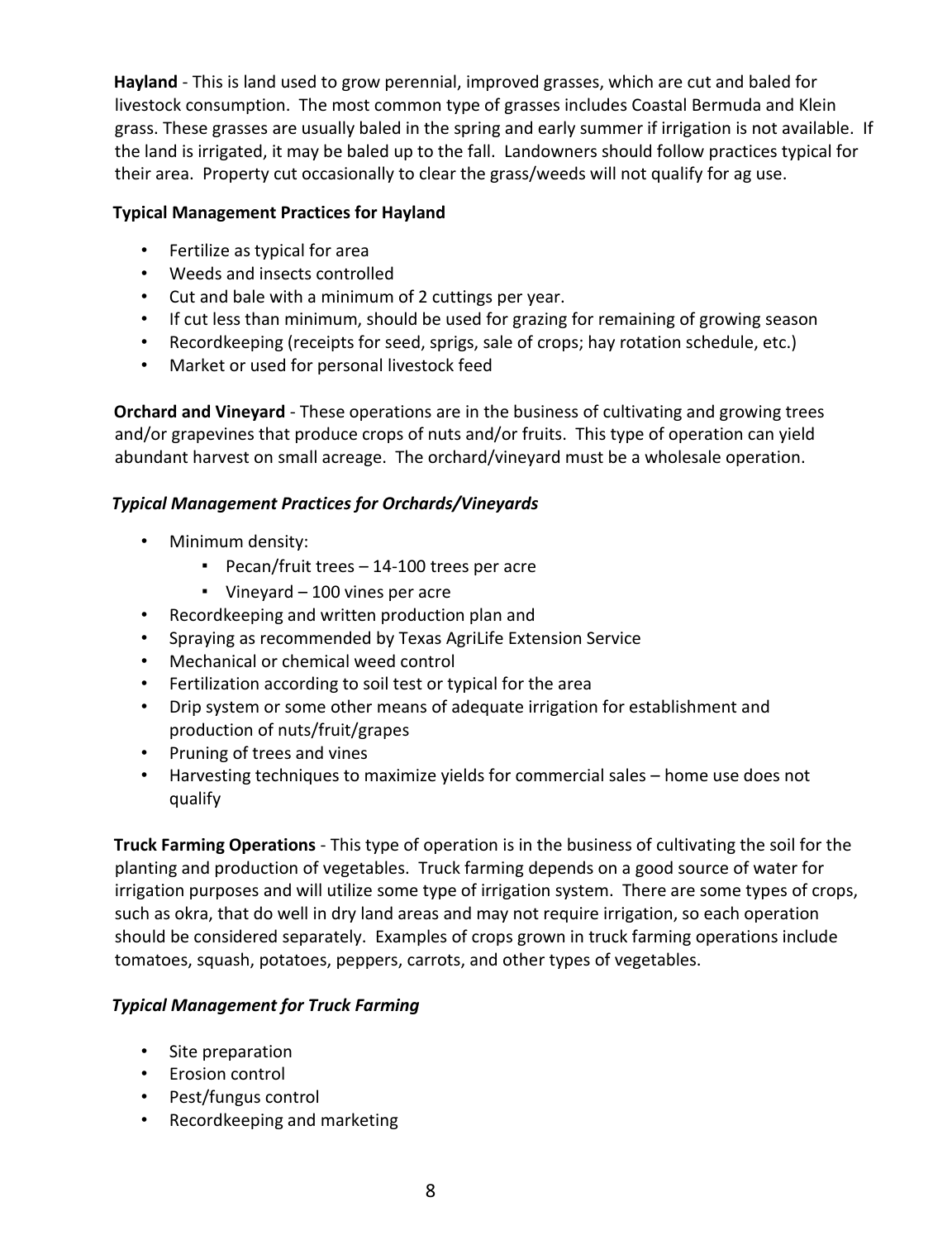**Exotics** - This type of operation involves the raising of deer, antelope, emus, ostriches, and other types of animals not native to Texas. Some exotic animal operations supply meat for consumption or leather or plumage for clothing or industrial use. Some by-products of exotic animals are used in cosmetics or for medicinal purposes. Some exotic animal operations supply animals for breeding purposes.

The primary use test is particularly important for exotic game since only production for food or other commercially valuable products qualifies. Exotic game is defined to include axis deer, nilgai antelope, red sheep, and other "cloven-hooved ruminants" not native to Texas. The owner must raise game to produce human food or tangible products that have commercial value, such as leather or hides. Because hunting is recreation, an exotic game ranch that is devoted primarily to hunting could not qualify for agricultural appraisal. MCAD will consider all relevant information to determine the primary use.

#### *Typical Management Practices for Exotics*

- Seven to eight-foot perimeter fence, working pens, capture equipment, trailers, etc.
- Continuous water supply
- Written breeding and herd management procedures
- Written active business plan showing herd size, harvest schedules and harvest reports
- Systematic marketing practices
- Recordkeeping (receipts for purchases and sales of exotics, etc.)
- Proper land management to provide long-term forage
- Adequate animal units matching the carrying capacity of the land and typical agricultural operations

#### **Field Inspections**

MCAD performs routine on-site inspection and verification of all land in the special valuation program. Any property or portion of property that is found to be not in compliance with the requirements for the valuation will be dealt with in the appropriate manner. This action could range from a request for a new application, removal of the agricultural valuation, or removal of the special valuation AND the initiation of a rollback, if the requirement for rollback is met.

#### **Land Leases**

Leases are an acceptable agricultural use for the owner of the property provided the lessee is using the land to the standards of agricultural use for MCAD and the lessee has enough contiguous land (either owned or leased) to suffice the minimum standard of size. An owner applying for agricultural use valuation using a lease agreement needs to include with the application a copy of the lease if a written lease is used. If there is an oral agreement in place then the lessee needs to provide a letter stating the kind of agricultural use, the number of livestock run on the property or acres planted, duration of the lease, and contact information of the lessee.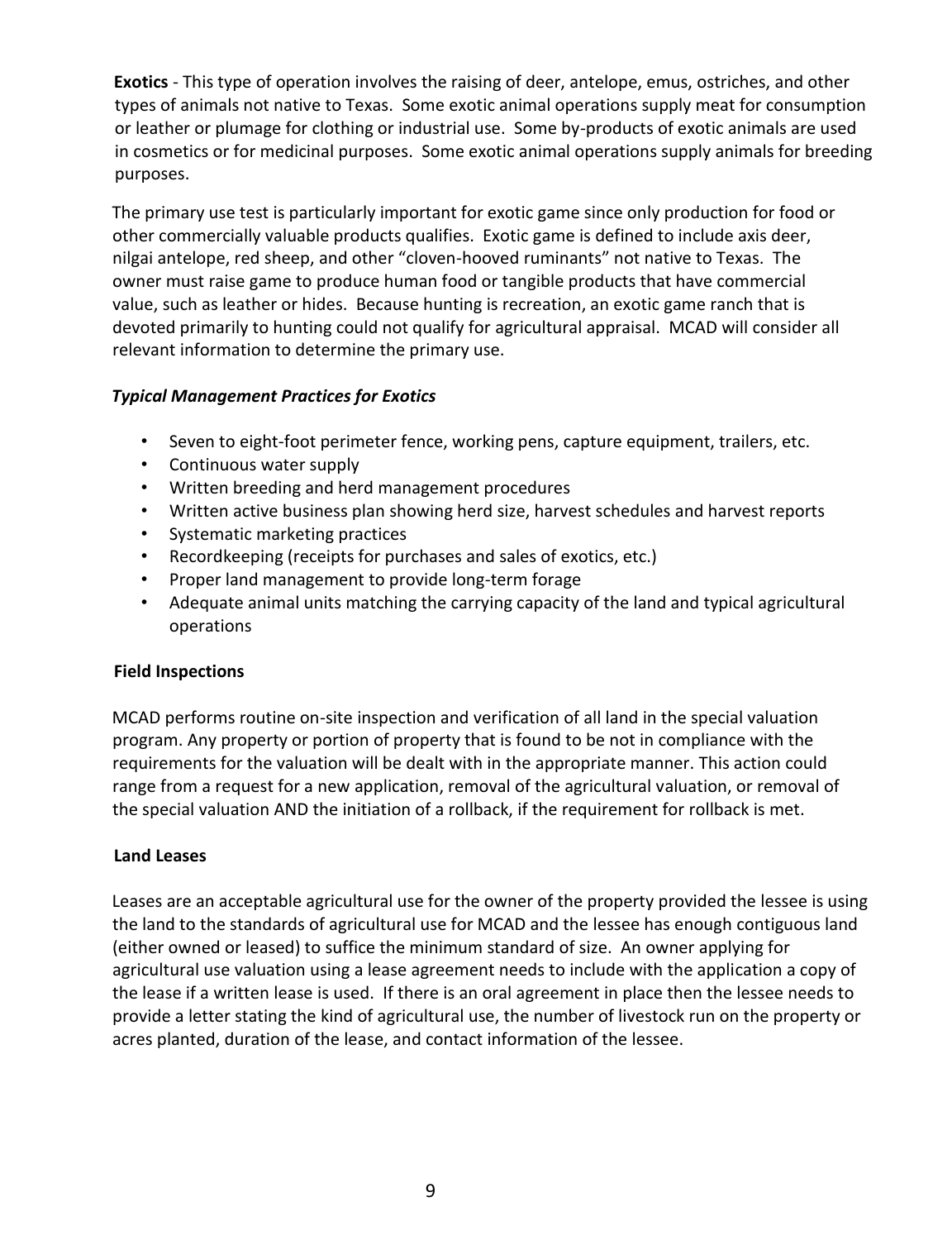#### **Beekeeping**

Beekeeping practices involve the use of the land to raise or keep bees for pollination or for the production human food or other tangible products having commercial value.

For more information on beekeeping see MCAD's Beekeeping Guidelines.

#### **Wildlife Management**

In 1995, Texas voters approved Proposition 11, which amended Article VIII, Section 1-d-1 of the Texas Constitution to permit agricultural appraisal for land used to manage wildlife. H.B. 1358 implemented the constitutional amendment by making wildlife management an agricultural use that qualifies the land for agricultural appraisal.

For more information on wildlife management see MCAD's Wildlife Management Guidelines.

#### **Ecological Laboratory**

Please contact MCAD for specific qualifications and requirements for Eco Lab studies.

#### **Governmental Programs**

Currently, the only governmental program that will qualify for 1-d-1 productivity use value on its own is the Conservation Reserve Program (CRP) ten year set aside program; a federal program that pays producers to participate in the program to put cropland back into grassland. The value of the property at the time it is accepted into this program will be the value of the property each year it remains in the program. There may be governmental programs for activities such as riparian management in the future, and these programs may be added to the state's approved activities from time to time.

Other governmental programs, such as brush and/or cedar control, or crop subsidies, are normal and prudent ranch or farm maintenance, and those programs alone, with no other agricultural use, are not considered a qualifying use.

#### **1-d-1 Rollback Tax Penalty**

Rules for a rollback tax exist under special valuation. The law imposes the rollback tax on 1-d-1 land when the owner stops using it for agricultural purposes. The term rollback is used because it recaptures the taxes that would have been paid if the property had been taxed at market value and covers the three years preceding the year of the use change.

| For example: | <u>Year</u> | <b>Tax Paid</b> | <b>Tax on Market Value</b> | <b>Difference</b>      |
|--------------|-------------|-----------------|----------------------------|------------------------|
|              | 2018        | \$50            | \$1000                     | \$950                  |
|              | 2017        | \$50            | \$1000                     | \$950                  |
|              | 2016        | \$48            | \$975                      | \$927                  |
|              |             |                 |                            | Total Base Tax: \$4659 |

In addition, the Tax Assessor must add five percent (5%) annual interest on these amounts from the date they would have become due.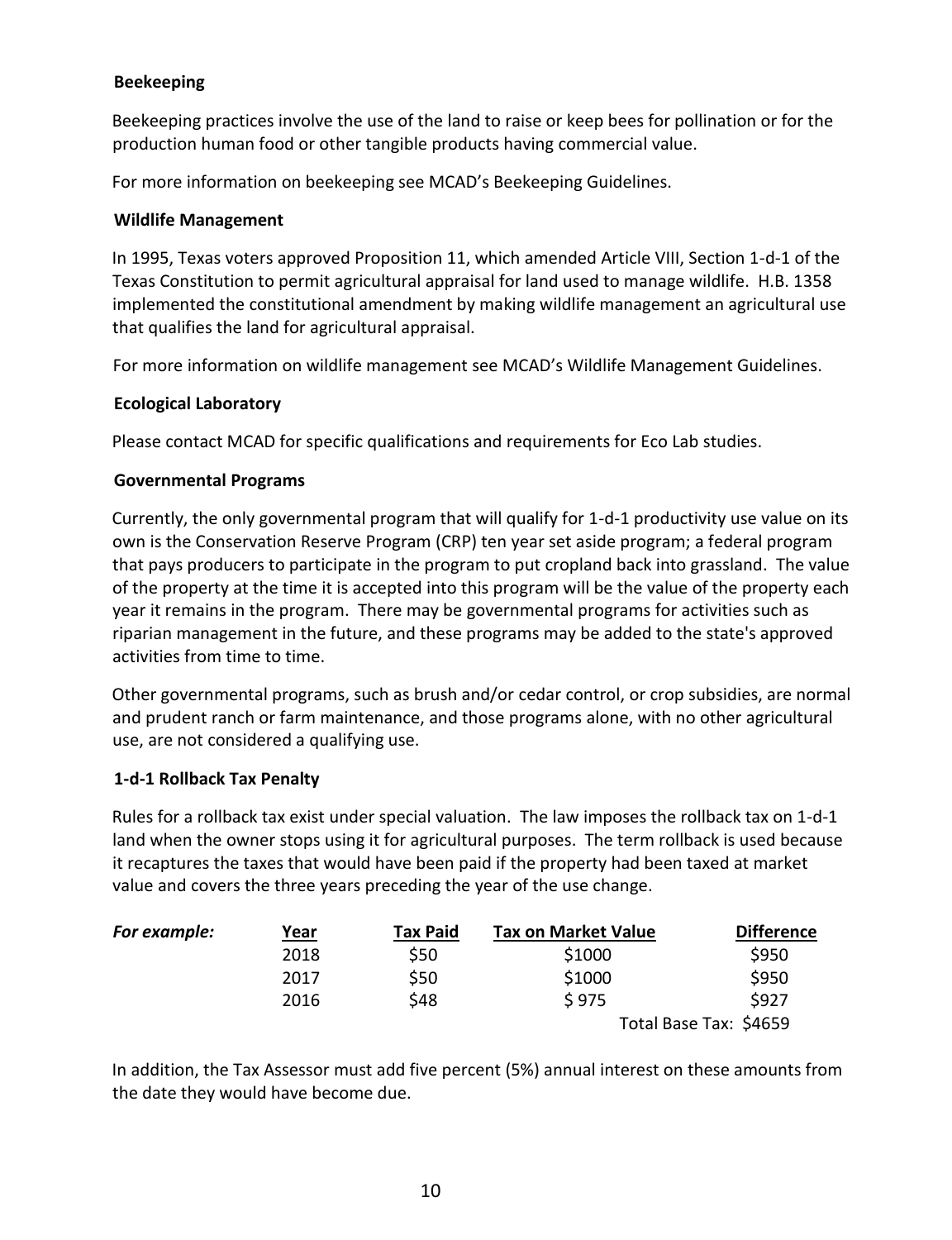#### **Definitions**

*Agricultural Appraisal* — A special valuation of land, based on its use in agricultural operations, provided for by the Texas Constitution and the Texas Property Tax Code.

*Agricultural Use to the Degree of Intensity Generally Accepted in the Area* — Farming or ranching to the extent that a typically prudent manager in the area of the taxing unit would farm or ranch on an identifiable and substantial tract of land, when the tract is devoted principally to agricultural use.

- **Degree of intensity generally accepted in the area** shall mean that the farming and ranching practices (stocking rates, cropping patterns, planting rates, fertilization methods, harvesting and marketing techniques, etc.) of a typically prudent manager.
- **Typically prudent farm or ranch managers** are ordinary farmers or ranchers in terms of acres farmed as well as management ability. Given that all the other factors remain constant, the number of acres farmed or ranched determines that farmer or rancher's capital structure. Typically prudent farmers or ranchers in Medina County are assumed to have equipment of similar value and utility.
- Simply stated, a **"substantial tract"** is an identifiable tract of land that is large enough to be farmed or ranched by itself in a typically prudent manner. In Medina County, the land proposed for an agricultural valuation will typically be 10 acres or more in size, with few exceptions.
- **Area** is interpreted to be that land inside the jurisdictional boundaries of the Medina County Appraisal District.

*Animal Unit* — Used to represent the relationship of quantity of livestock and wildlife in terms of weight. An animal unit equals 1000 lbs. of live animal weight. See Animal Unit Equivalent Charts.

*Beekeeping* — Raising or keeping of bees for the pollination of crops, or the production of food or products that have commercial value.

*Cultivate* — To prepare and use land for growing and harvesting crops.

*Drought* — According to Sec. 23.522 of the Texas Property Tax Code, the eligibility of land for appraisal under the subchapter does not end because the land ceases to be devoted principally to agricultural use to the degree of intensity generally accepted in the area if:

- a drought declared by the governor creates an agricultural necessity to extend the normal time the land remains out of agricultural production; and
- the owner of the land intends that the use of the land in that manner and to that degree of intensity be resumed when the declared drought ceases.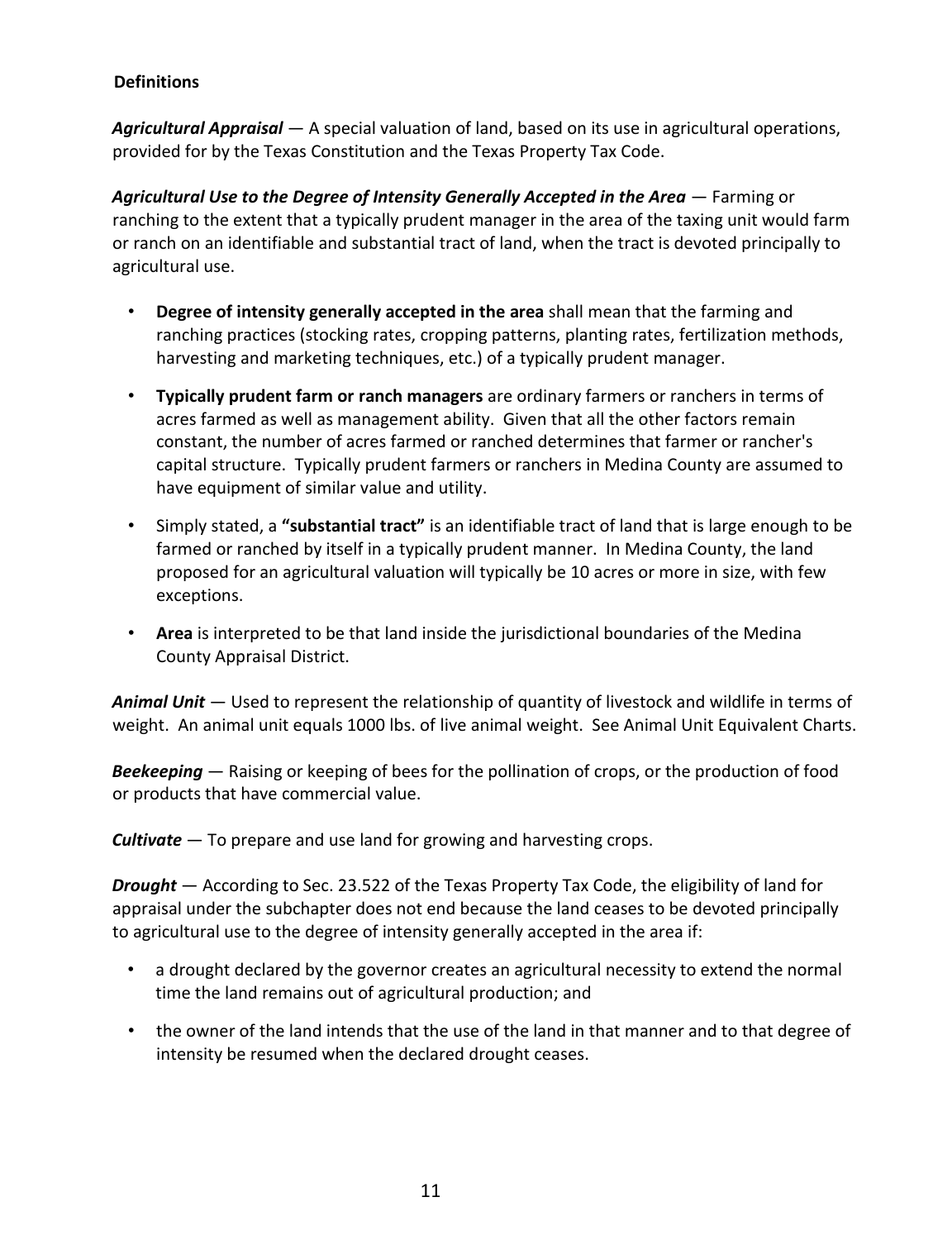*Dry Cropland* — Land that is dedicated to crop production (hay production or row crops) that is not irrigated.

*Exotic Game* — Cloven-hoof ruminant animal that is not native to Texas and is not livestock.

*Good Cause* — Delay in application or conformance to standard due to poor health, death in family, or other unforeseen circumstance, to be determined by the Chief Appraiser.

*Idle* — Leaving land idle for the purpose of participating in a governmental program provided the land is not used for residential purposes or a purpose inconsistent with agricultural use.

*Improved Pasture* — Land planted or sprigged with grasses (Bluestem, Kline, Bermuda) that are not native to Medina County. These grasses are used to grow forage that is typically baled for later use by livestock. Also called introduced grasslands or haylands.

*Indigenous* — Originating and living or occurring naturally in an area or environment.

*Irrigated Cropland* — Land planted in row crops, broadcast crops, or improved grasses then watered on a regular basis.

**High Intensity** - Land that is used for intensive type agricultural operations such as beekeeping, swine/poultry production, vegetable truck farms, plant nurseries, etc.

*Livestock* — Domestic animal that derives its primary nourishment from vegetation, supplemented as necessary with feed. Livestock includes meat or dairy cattle, goats, sheep, swine, poultry and in some cases, horses.

*Native Pasture* — Land that has been partially cleared of brush and trees with native grasses and is primarily for grazing livestock. Native pasture can be used to grow forage that is baled for later use by livestock.

**Non-Ag Use** – Land that is not being utilized for agriculture (providing food or fiber). An example is the one acre used to support a house.

*Open-Space* — Land that is currently devoted to agricultural use to the degree of intensity generally accepted in the area and that has been devoted principally to agricultural use for any five of the preceding seven years.

**Orchard**— Trees planted in an orchard method setting for the specific purpose of producing fruit or nut crops for commercial sale.

*Principally* — The more important use in comparison with other uses to which the land is put. If the land is used for more than one purpose, the most important use must be agricultural. For example, pleasure gardening is not the principal use of the land.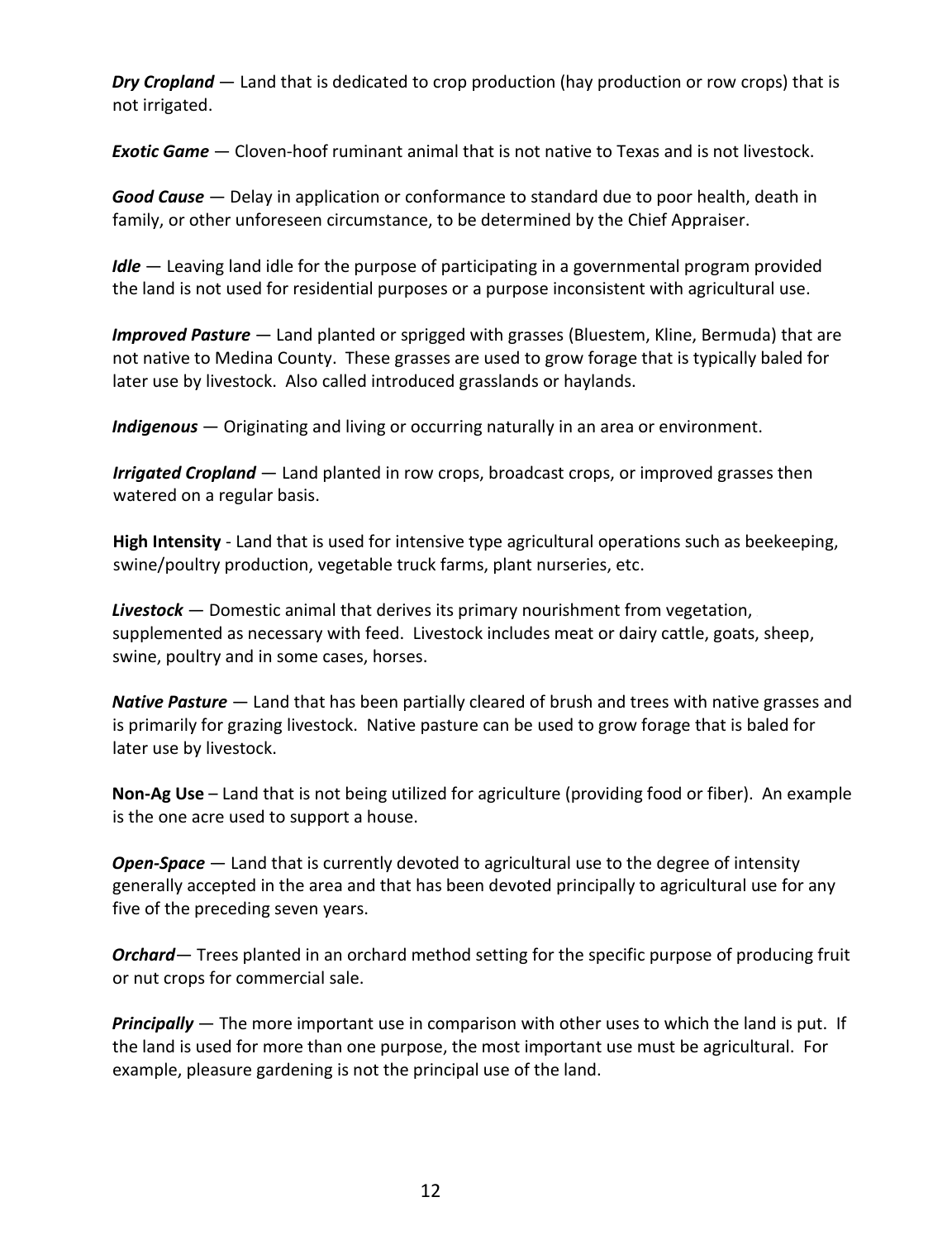*Prudent* — Capable of making important management decisions, and shrewd in the management of practical affairs. Specifically, the law states that the agricultural land must be utilized as would an ordinary and prudent manager in the area of the taxing unit.

*Rangeland Brush* — Land that is serving as a pasture for some type of livestock, but is heavy brush and trees, so grass production is minimal. The land will not support any type of crop.

*Resting* — To lie fallow or unworked; to let land rest. A property owner can let land rest for up to two (2) years out of seven (7) consecutive years, however, the property owner must notify MCAD in writing prior to the action and the action must reflect best land management practices.

*Rollback* — The recapture of taxes when land previously receiving special valuation ceases agricultural or wildlife management use or changes to a non-agricultural use.

*Substantial* — Ample to satisfy, considerable in quantity. Specifically, the law states that the agricultural land must be an identifiable and substantial tract of land. This means that the tract must be of adequate size to be economically feasible to farm or ranch. Thus, when two small tracts are used together, they may become a substantial amount of land; when they are used separately, they may not qualify.

*Typical* — Exhibiting the essential characteristics of a group. Specifically, the law states that agricultural land will be utilized, as would a typically (ordinary) prudent manager. Statistically, a typically prudent manager is the median farmer or rancher.

*Vineyard* – Grapevines planted for a specific purpose of producing grapes for the production of wine.

*Wasteland* — Land that the typical operator would not use. It is normally restricted to less than 20% of the total tract of land. It consists of creeks, draws or other areas that are not financially feasible to utilize. This can also apply to small tracts that are split by roads. It is extremely poor quality due to erosion or soil type. It is land that is severely restricted in its ability to support domestic livestock. It must be an integral part of one or more of the listed land types.

*Wildlife Management* — Land actively used to generate a sustaining, breeding, migrating, or wintering population of indigenous wild animals.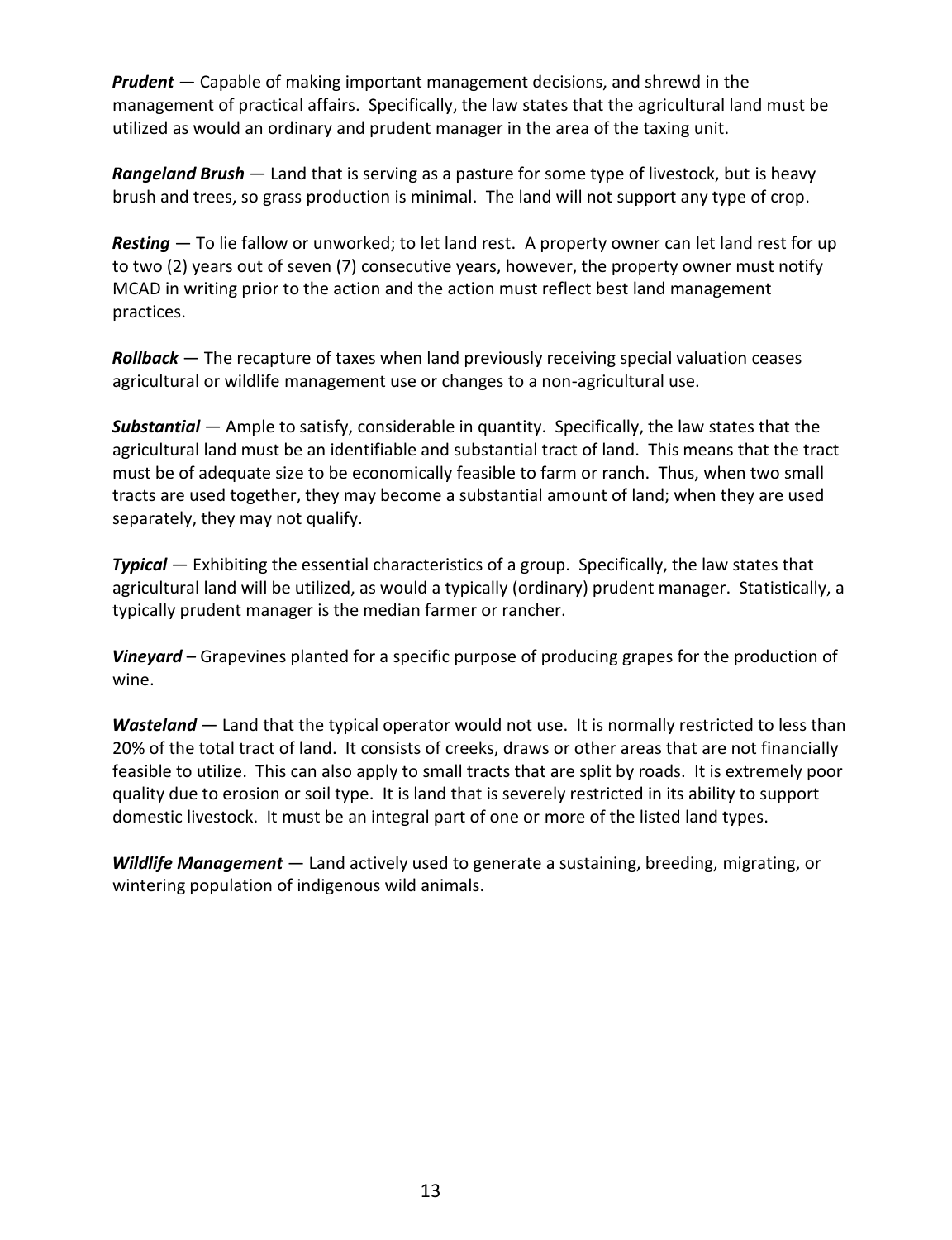### **Animal Unit Equivalent Chart Domestic Livestock**

| <b>Animal Type</b>                 | <b>Animal Equivalent</b> | <b>Minimum # to Qualify</b> |
|------------------------------------|--------------------------|-----------------------------|
| Cow or cow/calf pair               | 1.00                     | 3                           |
| Mature bull                        | 1.25                     | 3                           |
| Weaned calf (to 1 year old)        | 0.60                     | 5                           |
| Steer/heifer (1-year old)          | 0.70                     | 5                           |
| Horse                              | 1.25                     | 3                           |
| Miniature horse                    | 0.50                     | 6                           |
| Mule or donkey                     | 1.25                     | 3                           |
| Miniature donkey or burro          | 0.75                     | 4                           |
| Ewes (with or without lambs)       | 0.20                     | 15                          |
| Rams or buck sheep                 | 0.25                     | 12                          |
| Lambs (weaned to 1 year)           | 0.125                    | 24                          |
| Nanny goats (with or without kids) | 0.167                    | 18                          |
| Billy or buck goats                | 0.20                     | 15                          |
| Kid goats (weaned to 1 year)       | 0.10                     | 30                          |

## **Stocking Rate Chart**

| <b>Pasture Type</b> | <b>Acres Per Animal Unit</b> | <b>Minimum Animal Unit</b> | <b>Typical Acreage Needed</b><br>to Support Minimum<br><b>Animal Units</b> |
|---------------------|------------------------------|----------------------------|----------------------------------------------------------------------------|
| Improved            | $3-6$                        |                            | $9 - 18$                                                                   |
| Native              | $15 - 30$                    |                            | 45-90                                                                      |
| <b>Brush</b>        | $30 - 60$                    |                            | 90-120                                                                     |

This guideline is designed to illustrate the very minimum amount of acreage capable of sustaining three animal units. These stocking ratios may be adjusted based on pasture condition, rainfall, and management. Parcels may be considered on an individual basis.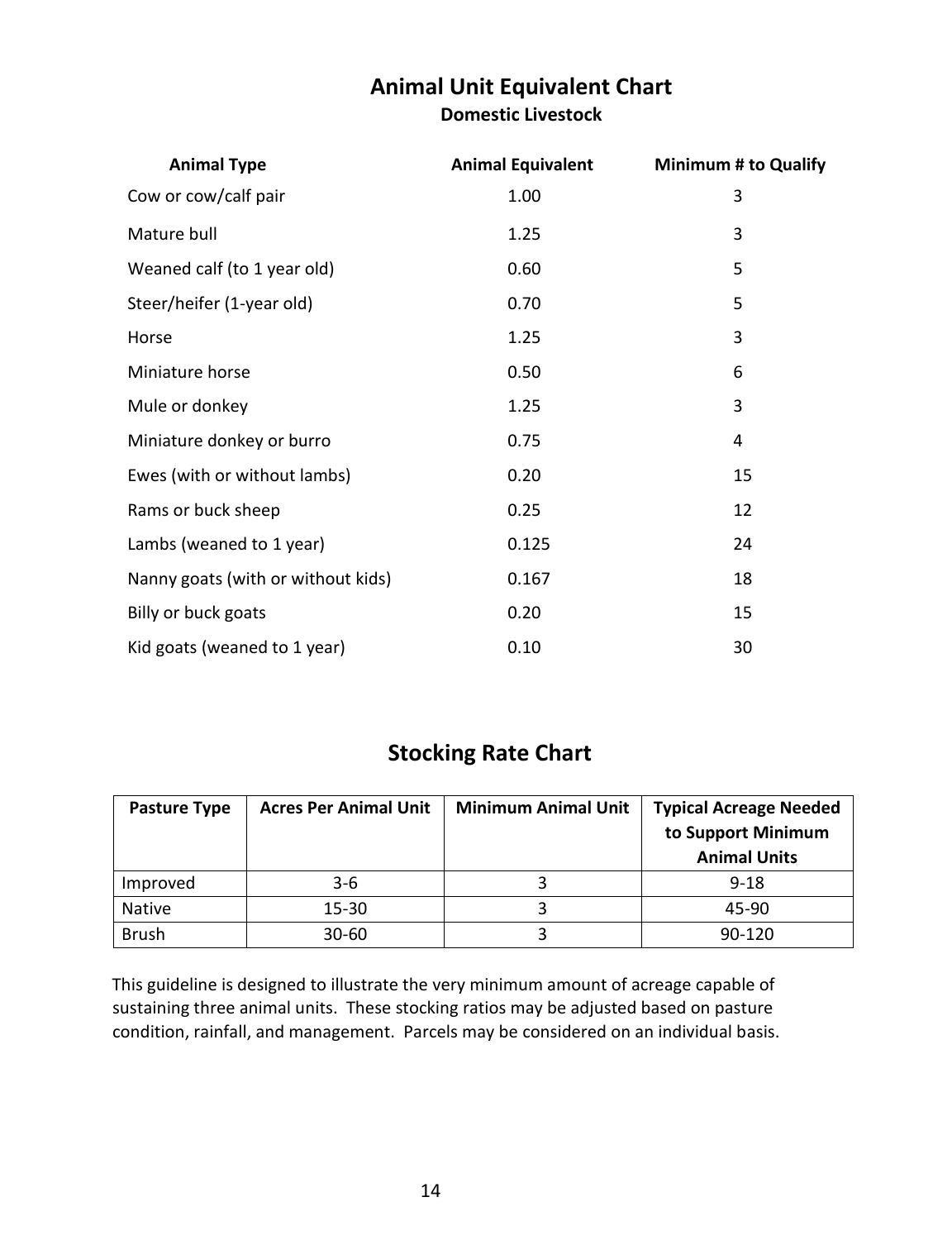## **Animal Unit Equivalent Chart**

**Native Wildlife and Exotic Wildlife**

| <b>Animal Type</b>        | <b>Animal Equivalent</b> | <b>Minimum # to Qualify</b> |
|---------------------------|--------------------------|-----------------------------|
| <b>Native Wildlife</b>    |                          |                             |
| Mule Deer                 | 0.18                     | 17                          |
| Pronghorn Antelope        | 0.14                     | 22                          |
| White-tailed Deer         | 0.13                     | 23                          |
| <b>Exotic Wildlife</b>    |                          |                             |
| Addax                     | 0.34                     | 9                           |
| Aoudad Sheep              | 0.27                     | 11                          |
| Arabian Oryx              | 0.20                     | 15                          |
| Axis Deer                 | 0.20                     | 15                          |
| Barasingha (Swamp) Deer   | 0.47                     | $\overline{7}$              |
| <b>Blackbuck Antelope</b> | 0.12                     | 25                          |
| <b>Common Eland</b>       | 0.96                     | 3                           |
| Elk                       | 0.92                     | 3                           |
| Emu                       | 0.34                     | 9                           |
| <b>Fallow Deer</b>        | 0.18                     | 17                          |
| Gemsbok Oryx              | 0.54                     | 6                           |
| Greater Kudu              | 0.61                     | 5                           |
| Ibex x Boer Goat          | 0.19                     | 16                          |
| Impala                    | 0.18                     | 17                          |
| Llama                     | 0.34                     | 9                           |
| Mouflon/Barbados Sheep    | 0.16                     | 19                          |
| Nilgai Antelope           | 0.47                     | 7                           |
| Ostrich                   | 0.50                     | 6                           |
| Pere David's Deer         | 0.54                     | 6                           |
| Red Deer                  | 0.47                     | 7                           |
| Sable Antelope            | 0.58                     | 5                           |
| Sambar Deer               | 0.54                     | 6                           |
| Scimitar-horned Oryx      | 0.54                     | 6                           |
| Sika Deer                 | 0.20                     | 15                          |
| Sitatunga                 | 0.27                     | 11                          |
| Thompson's Gazelle        | 0.13                     | 23                          |
| Waterbuck                 | 0.58                     | 5                           |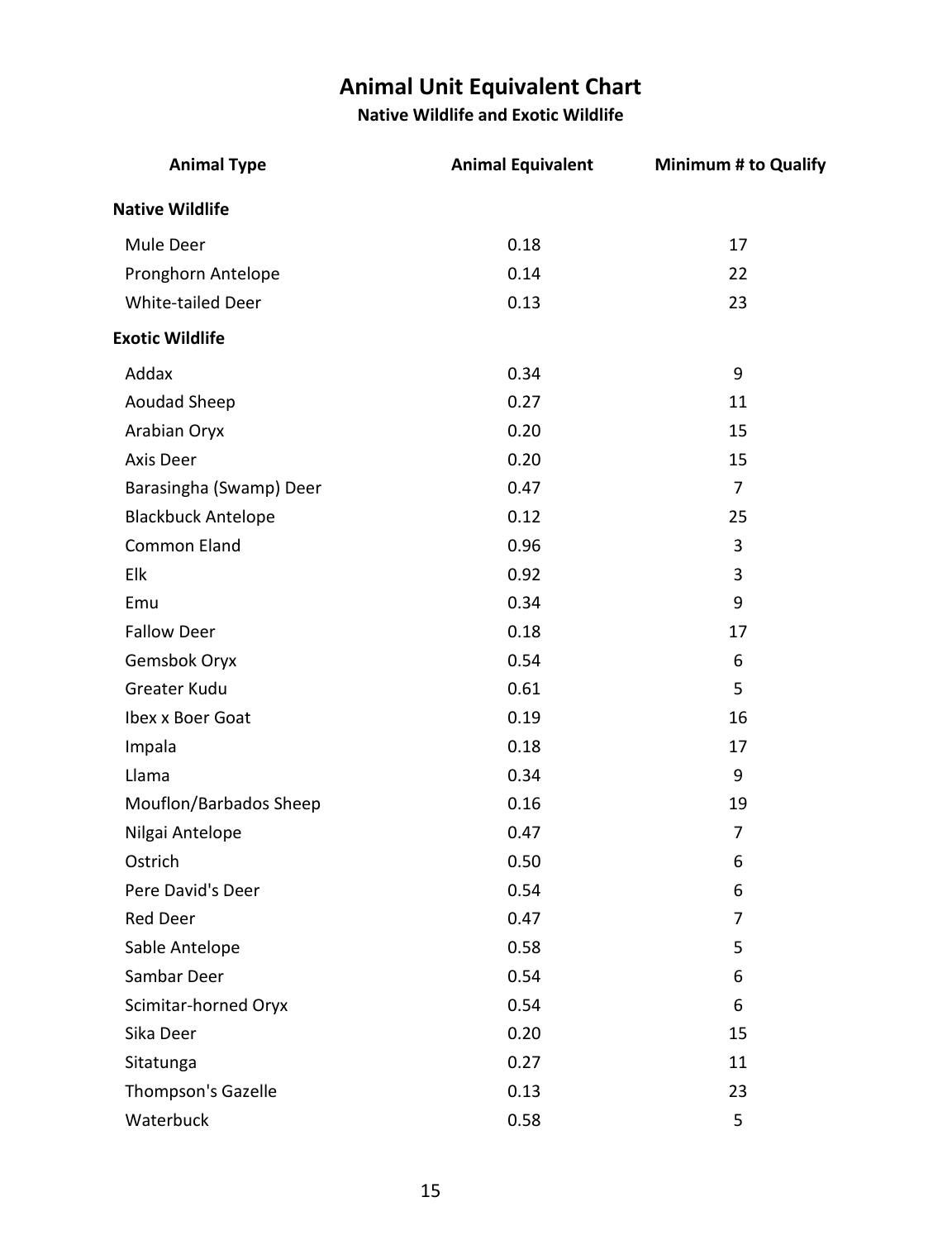## **Frequently Asked Questions**

#### **Q: The application says, "open-space" and isn't that what my land is "just open spaces"?**

- A: If the land is not used it does not qualify. Open-space is not a land use. This term is used for describing ranch land characteristics.
- **Q: The application wants me to list the prior seven years of agricultural use. I just purchased the property and have no idea what the land was used for in the past. Do I just leave that part blank?**
- A: By law, to qualify for the agricultural valuation, you must have a history. It is your obligation to obtain that information if you want to qualify.

#### **Q: Can we get the history of agricultural use from the Appraisal District?**

A: No. The Appraisal District will only have a record on the land when the original application was submitted. The District will only know if the agricultural valuation was granted, they will not know the specific use or even if it would have qualified for that year. The property may have been receiving the agricultural valuation in error if the land was not being used.

#### **Q: What if the land was in agricultural use, but the prior owner did not apply for or receive the agricultural valuation?**

- A: Again, the Appraisal District looks at the actual land use not the valuation. If the land was being used in a qualifying manner, then it would count toward the history of agricultural use.
- **Q: The appraiser came by and my fences were down, and my cattle had been sold. The Appraisal District asked me to resign my agricultural application. I was letting the land rest, but I cannot find any information on that.**
- A: The land can rest (not be used) for two years and still qualify for the history. However, if the land is not being used, it does not qualify and will not receive the tax savings for the years it is resting. Remember it is the taxpayer's obligation to inform the Appraisal District of any changes of use on the land. The exception to this is when the land is in a government program.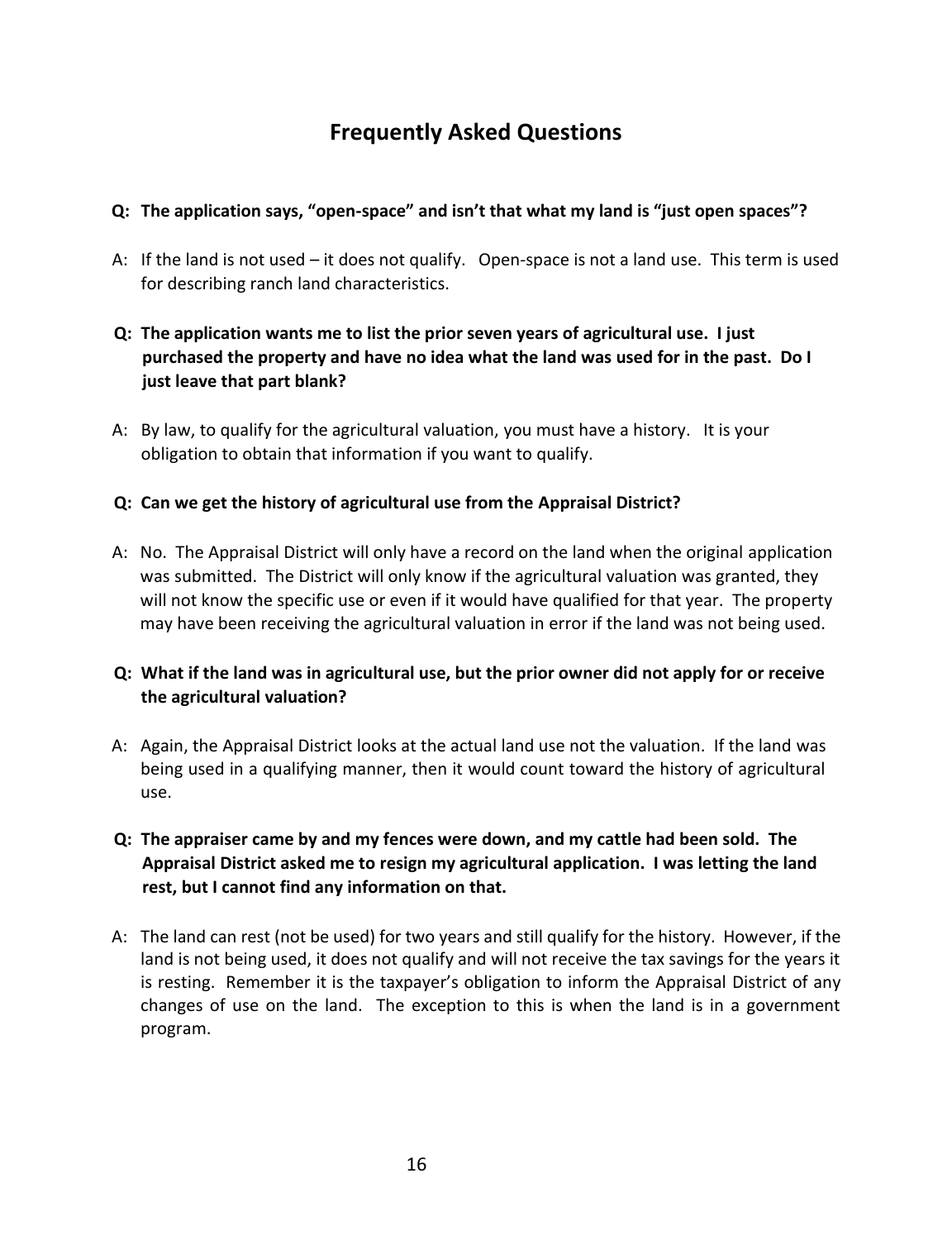#### **Q: I purchased my property in February and immediately came down and filed my agricultural valuation application. It was granted. Then the next year, I received a letter asking me to resign the application again. I thought that once it was filed, I did not have to file it again.**

A: Since you purchased the property in February, you were not the legal owner on January  $1<sup>st</sup>$ of that tax year. It is the following year that you are required to apply. If the previous owner was receiving the agricultural use valuation, you would have received their benefit. If they had not applied for agricultural use, you could apply for them that first year – but you will be asked to apply the next year under your name.

#### **Q: I know I turned in my application for agricultural use, but it is not listed on my tax bill. How do I prove I turned in my application?**

A: We recommend keeping a copy of your application. The Appraisal District will be happy to provide a copy with a dated stamp showing we received your application.

#### Q: **Do you have any other suggestions on filling out my application?**

- A: Yes, please do the following:
	- Read the application
	- Answer all the questions to the best of your ability
	- Do not leave anything blank
	- Applications not filled out completely will be sent back unapproved
	- Turn in your application in a timely manner (by April 30th)
	- If there is anything specific the appraiser would need to know, please state it on your application or include an attachment that describes it in detail

#### **Q: How often do I have to fill out these agricultural use forms?**

A: You must fill out a new agricultural use application when any of the following occurs:

- Anytime you change the use of the land
- Anytime you sell off part of the land
- Anytime you buy additional land
- Anytime you change the deed
- Anytime you change the name to a trust
- Anytime you change the undivided interest percentages
- Anytime the Chief Appraiser requests an updated application

Note: The appraiser will physically inspect your property to see if it is in agricultural use. If your land does not qualify for agricultural use, you will receive a notice or letter. Then you will have an opportunity to discuss the denial with the appraiser and if an agreement is not reached you can file a protest.